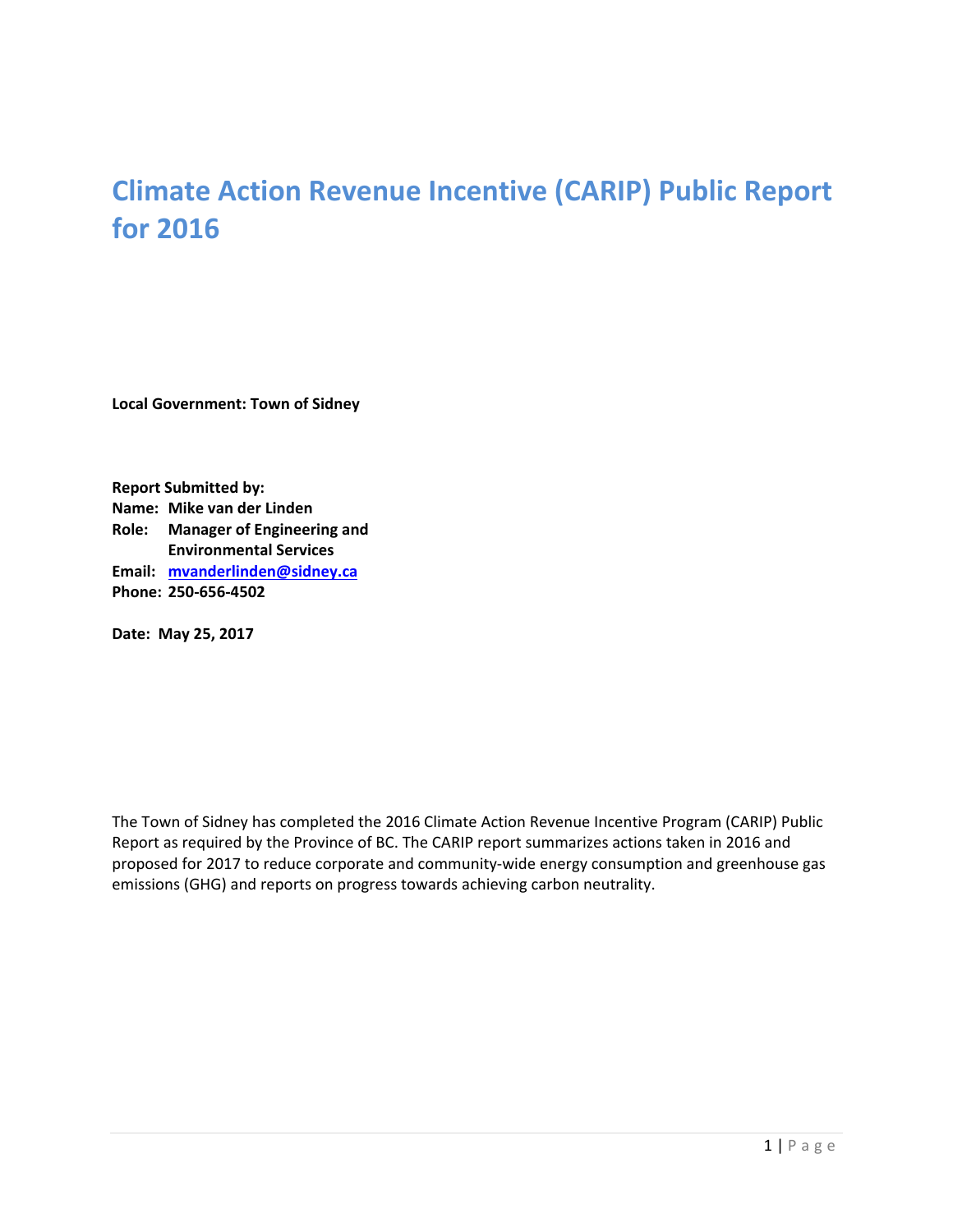### **2016 BROAD PLANNING ACTIONS**

#### **Broad Planning Actions**

Broad Planning refers to high level planning that sets the stage for GHG emissions reductions, including plans such as Official Community Plans, Integrated Community Sustainability Plans, Climate Action Plans or Community Energy Emissions Plans. Land use planning that focuses on Smart Growth principles (compact, complete, connected, centred) plays an especially important role in energy and GHG reduction.

| <b>Community-Wide Actions Taken in 2016</b>                                                       |  |  |
|---------------------------------------------------------------------------------------------------|--|--|
| Council approval of relaxed parking requirements and higher residential densities through zoning  |  |  |
| amendments for development in the downtown core and multi-family areas.                           |  |  |
|                                                                                                   |  |  |
|                                                                                                   |  |  |
|                                                                                                   |  |  |
|                                                                                                   |  |  |
| <b>Community-Wide Actions Proposed for 2017</b>                                                   |  |  |
| Consider changing bylaw regulations for residential density in the downtown core and multi-family |  |  |
| areas to encourage additional density in these areas.                                             |  |  |
|                                                                                                   |  |  |
|                                                                                                   |  |  |
|                                                                                                   |  |  |
|                                                                                                   |  |  |

| <b>Corporate Actions Taken in 2016</b>                                                                 |  |  |
|--------------------------------------------------------------------------------------------------------|--|--|
| Engaged consultant to undertake feasibility analysis of installing a solar panel array at Public Works |  |  |
| Yard.                                                                                                  |  |  |
|                                                                                                        |  |  |
|                                                                                                        |  |  |
|                                                                                                        |  |  |
|                                                                                                        |  |  |
| <b>Corporate Actions Proposed for 2017</b>                                                             |  |  |
| Installation of solar panel array at Public Works Yard                                                 |  |  |
| Purchasing membership in Modo car share to bring car share to Sidney                                   |  |  |
|                                                                                                        |  |  |
|                                                                                                        |  |  |
|                                                                                                        |  |  |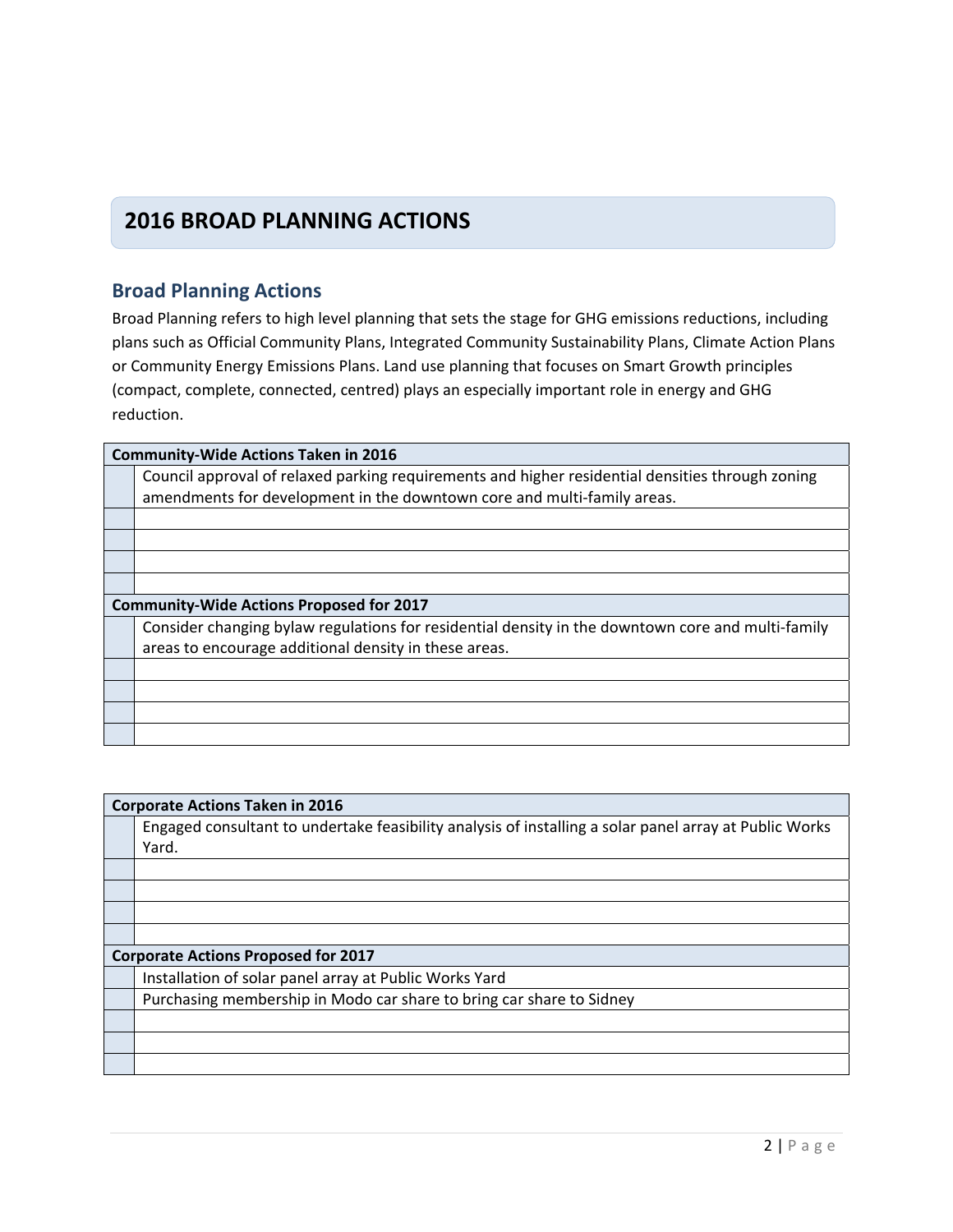| <b>Broad Planning</b>                                                                                                   |                                                                                                                                                                       |            |
|-------------------------------------------------------------------------------------------------------------------------|-----------------------------------------------------------------------------------------------------------------------------------------------------------------------|------------|
| What is (are) your current GHG<br>reduction target(s)?                                                                  | Reduce GHGs from the community as a whole by 15% below 2007<br>levels by 2020; 30% below 2007 levels by the year 2030; and 80%<br>below 2007 levels by the year 2050. |            |
| <b>No</b><br>Has your local government used the Community Energy and Emissions Inventory (CEEI) to<br>measure progress? |                                                                                                                                                                       |            |
| community?                                                                                                              | What plans, policies or guidelines govern the implementation of climate mitigation in your                                                                            |            |
|                                                                                                                         | Community Energy and Emissions (CEE) Plan                                                                                                                             | <b>No</b>  |
|                                                                                                                         | Climate Action Plan                                                                                                                                                   | <b>Yes</b> |
|                                                                                                                         | <b>Integrated Community Sustainability Plan</b>                                                                                                                       | <b>No</b>  |
|                                                                                                                         | Official Community Plan (OCP)                                                                                                                                         | <b>Yes</b> |
|                                                                                                                         | Regional Growth Strategy (RGS)                                                                                                                                        | <b>Yes</b> |
|                                                                                                                         | Do not have a plan                                                                                                                                                    | <b>No</b>  |
| Other:                                                                                                                  |                                                                                                                                                                       | N/A        |
| Does your local government have a corporate GHG reduction plan?                                                         |                                                                                                                                                                       | <b>Yes</b> |
| Does your local government have a climate reserve fund or something similar?                                            |                                                                                                                                                                       | <b>Yes</b> |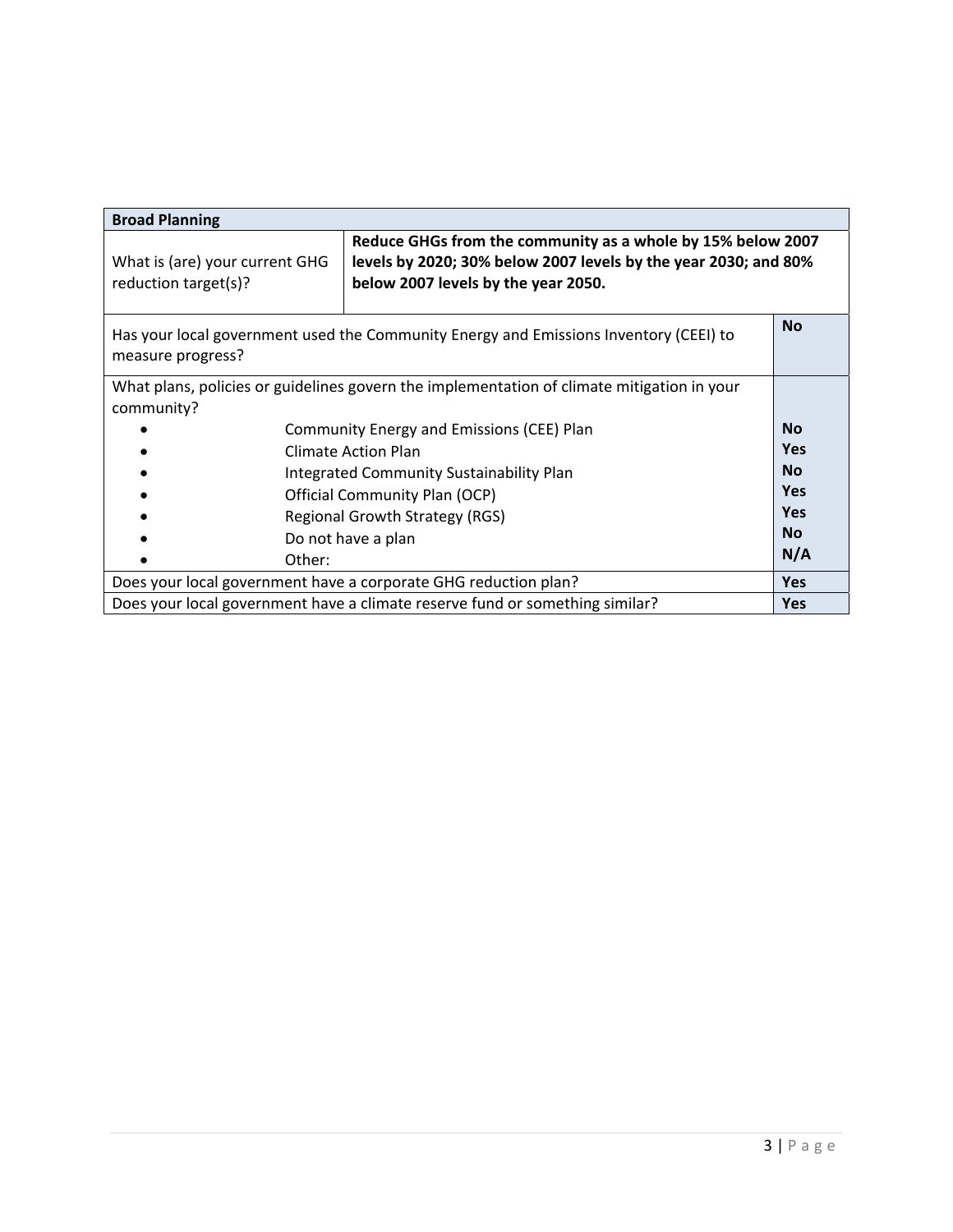## **2016 BUILDINGS AND LIGHTING ACTIONS**

#### **Building and Lighting Actions**

Low‐carbon buildings use the minimum amount of energy needed to provide comfort and safety for their inhabitants and tap into renewable energy sources for heating, cooling and power. These buildings can save money, especially when calculated over the long term. This category also includes reductions realized from energy efficient street lights and lights in parks or other public spaces.

| <b>Community-Wide Actions Taken in 2016</b>     |  |
|-------------------------------------------------|--|
|                                                 |  |
|                                                 |  |
|                                                 |  |
|                                                 |  |
|                                                 |  |
| <b>Community-Wide Actions Proposed for 2017</b> |  |
|                                                 |  |
|                                                 |  |
|                                                 |  |
|                                                 |  |
|                                                 |  |

| <b>Corporate Actions Taken in 2016</b>                                              |  |
|-------------------------------------------------------------------------------------|--|
| Installed a solar-powered pedestrian crossing signal in one location                |  |
| Purchased LED streetlight luminaires for installation in downtown core area in 2017 |  |
|                                                                                     |  |
|                                                                                     |  |
|                                                                                     |  |
| <b>Corporate Actions Proposed for 2017</b>                                          |  |
| Installation of LED streetlight luminaires in downtown core area                    |  |
|                                                                                     |  |
|                                                                                     |  |
|                                                                                     |  |
|                                                                                     |  |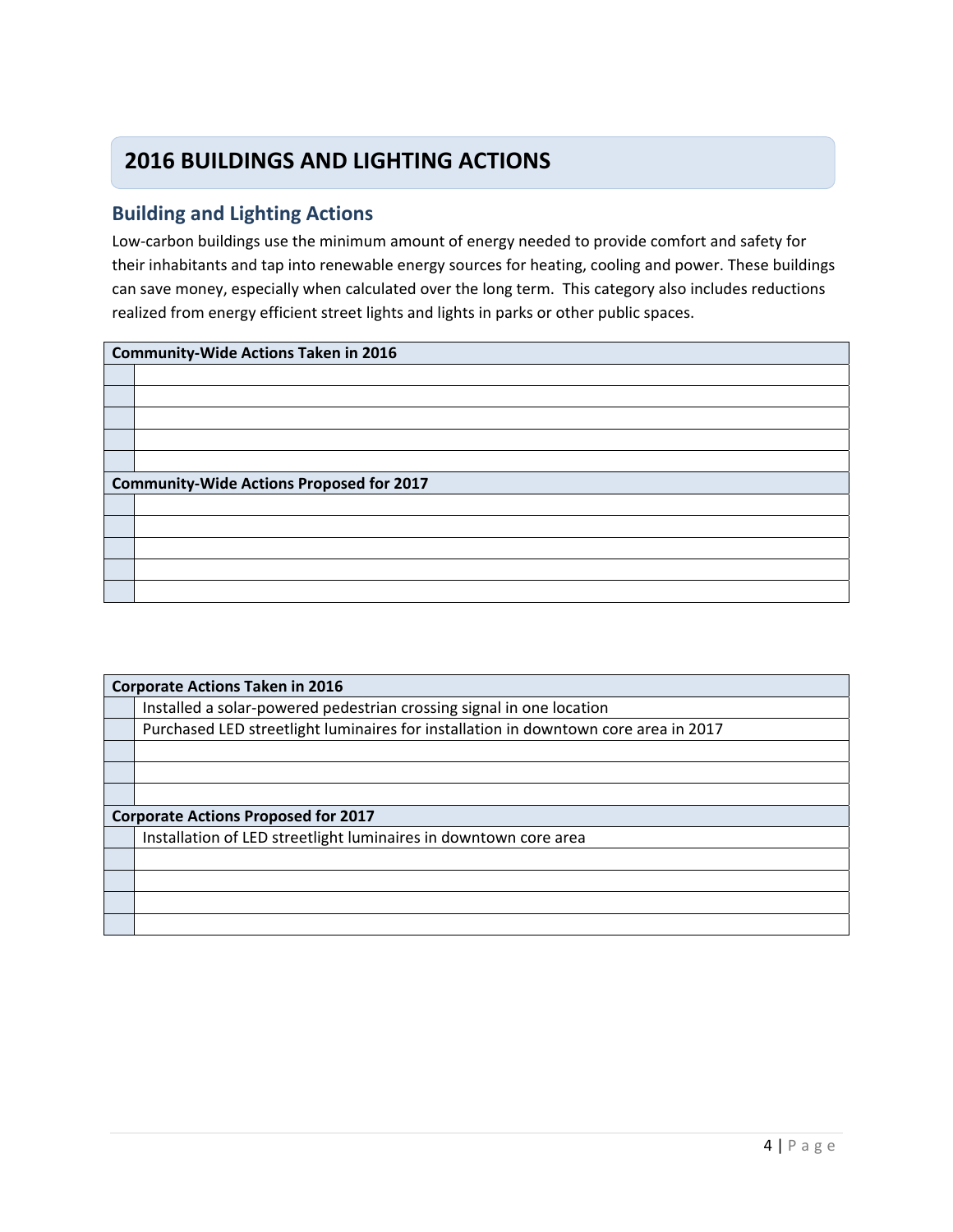## **2016 ENERGY GENERATION ACTIONS**

#### **Energy Generation Actions**

A transition to renewable or low‐emission energy sources for heating, cooling and power supports large, long-term GHG emissions reductions. Renewable energy including waste heat recovery (e.g. from biogas and biomass), geo‐exchange, micro hydroelectric, solar thermal and solar photovoltaic, heat pumps, tidal, wave, and wind energy can be implemented at different scales, e.g. in individual homes, or integrated across neighbourhoods through district energy or co-generation systems.

| <b>Community-Wide Actions Taken in 2016</b>     |  |
|-------------------------------------------------|--|
|                                                 |  |
|                                                 |  |
|                                                 |  |
|                                                 |  |
|                                                 |  |
| <b>Community-Wide Actions Proposed for 2017</b> |  |
|                                                 |  |
|                                                 |  |
|                                                 |  |
|                                                 |  |
|                                                 |  |

| <b>Corporate Actions Taken in 2016</b>     |  |
|--------------------------------------------|--|
|                                            |  |
|                                            |  |
|                                            |  |
|                                            |  |
|                                            |  |
| <b>Corporate Actions Proposed for 2017</b> |  |
|                                            |  |
|                                            |  |
|                                            |  |
|                                            |  |
|                                            |  |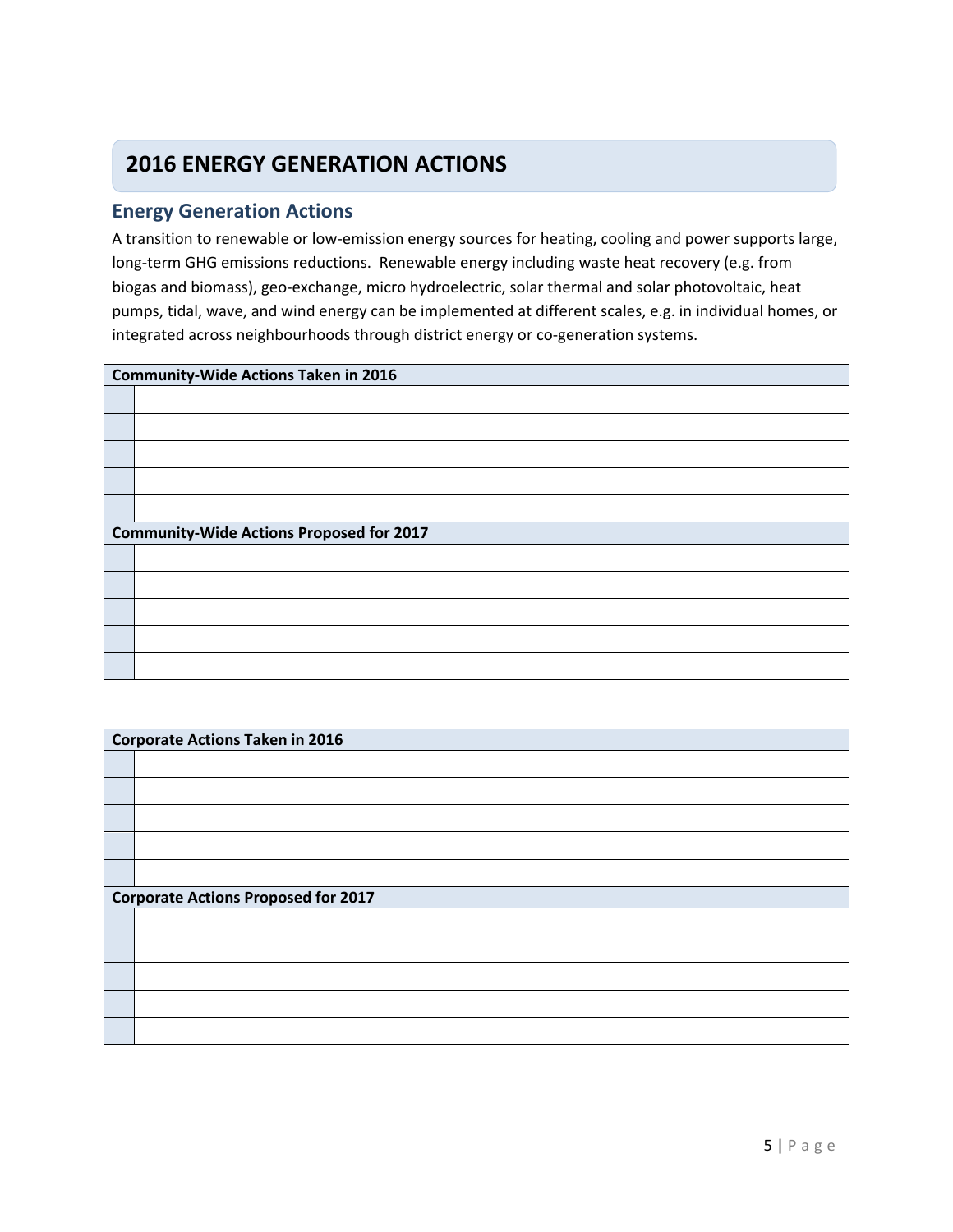| <b>Energy Generation</b>                                                                                       |            |
|----------------------------------------------------------------------------------------------------------------|------------|
| Is your local government developing, or constructing:                                                          |            |
| A district energy system                                                                                       | <b>No</b>  |
| A renewable energy system                                                                                      | <b>Yes</b> |
| Is your local government operating:                                                                            |            |
| A district energy system<br>$\bullet$                                                                          | <b>No</b>  |
| A renewable energy system<br>$\bullet$                                                                         | <b>No</b>  |
| Is your local government connected to a district energy system that is operated by another<br>energy provider? |            |
| Are you aware of the Integrated Resource Recovery guidance page on the BC Climate Action<br>Toolkit?           | <b>Yes</b> |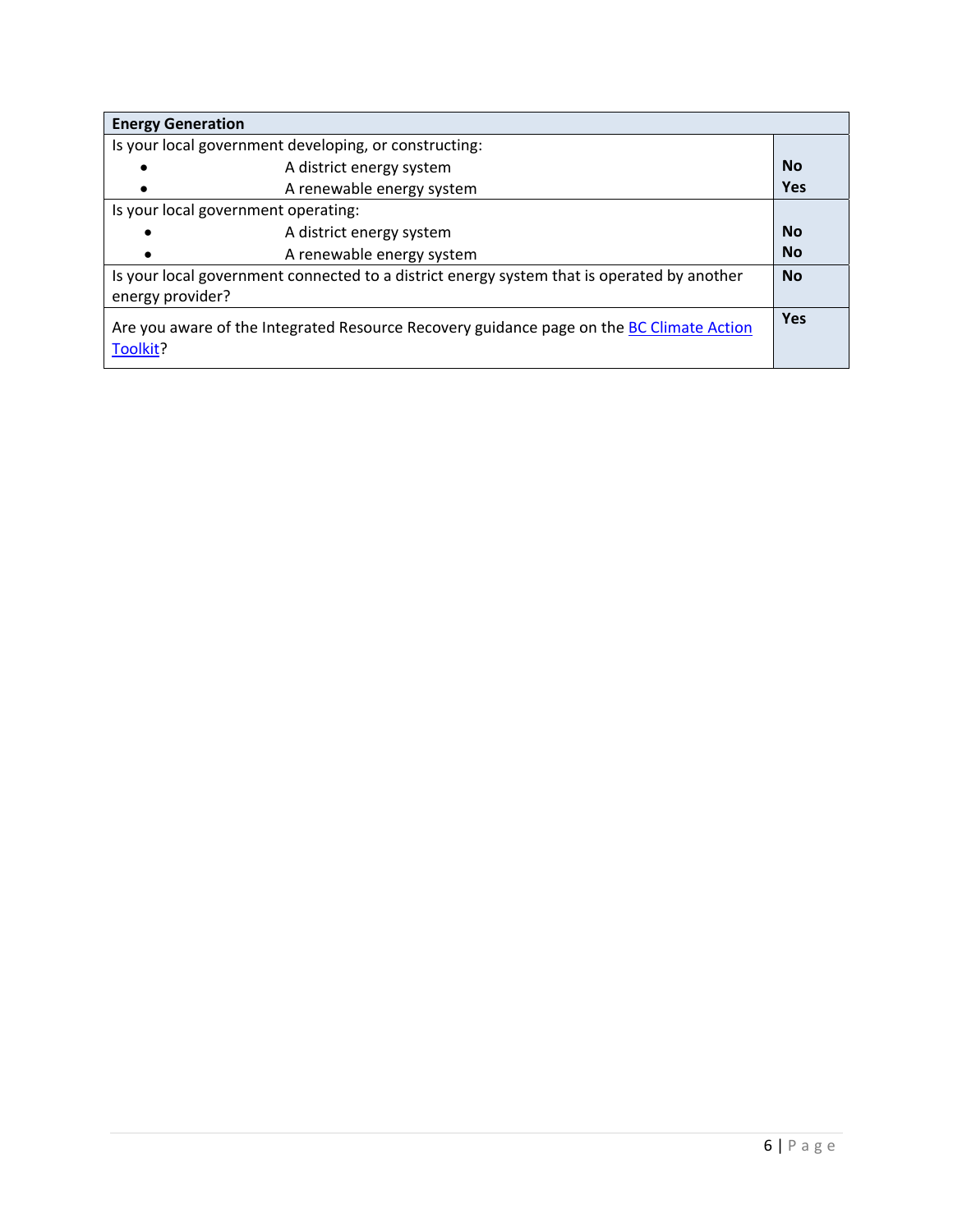## **2016 GREENSPACE/ NATURAL RESOURCE PROTECTION ACTIONS**

#### **Greenspace Actions**

Greenspace/Natural Resource Protection refers to the creation of parks and greenways, boulevards, community forests, urban agriculture, riparian areas, gardens, recreation/school sites, and other green spaces, such as remediated brownfield/contaminated sites as well as the protection of wetlands, waterways and other naturally occurring features.

| <b>Community-Wide Actions Taken in 2016</b>                                                   |  |  |
|-----------------------------------------------------------------------------------------------|--|--|
| Establishment of a technical working group to initiate the clean-up of contaminants from Reay |  |  |
| Creek pond                                                                                    |  |  |
|                                                                                               |  |  |
|                                                                                               |  |  |
|                                                                                               |  |  |
|                                                                                               |  |  |
| <b>Community-Wide Actions Proposed for 2017</b>                                               |  |  |
| Continue working towards clean-up of Reay Creek pond.                                         |  |  |
|                                                                                               |  |  |
|                                                                                               |  |  |
|                                                                                               |  |  |
|                                                                                               |  |  |

| <b>Corporate Actions Taken in 2016</b>                                                        |  |
|-----------------------------------------------------------------------------------------------|--|
| Parks Dept continued to track numbers of trees replaced and new plantings and has shown a net |  |
| gain in the number of trees on public lands.                                                  |  |
|                                                                                               |  |
|                                                                                               |  |
|                                                                                               |  |
|                                                                                               |  |
| <b>Corporate Actions Proposed for 2017</b>                                                    |  |
|                                                                                               |  |
|                                                                                               |  |
|                                                                                               |  |
|                                                                                               |  |
|                                                                                               |  |

#### **Greenspace**

| Does your local government have urban forest policies, plans or programs? | <b>No</b> |
|---------------------------------------------------------------------------|-----------|
|                                                                           |           |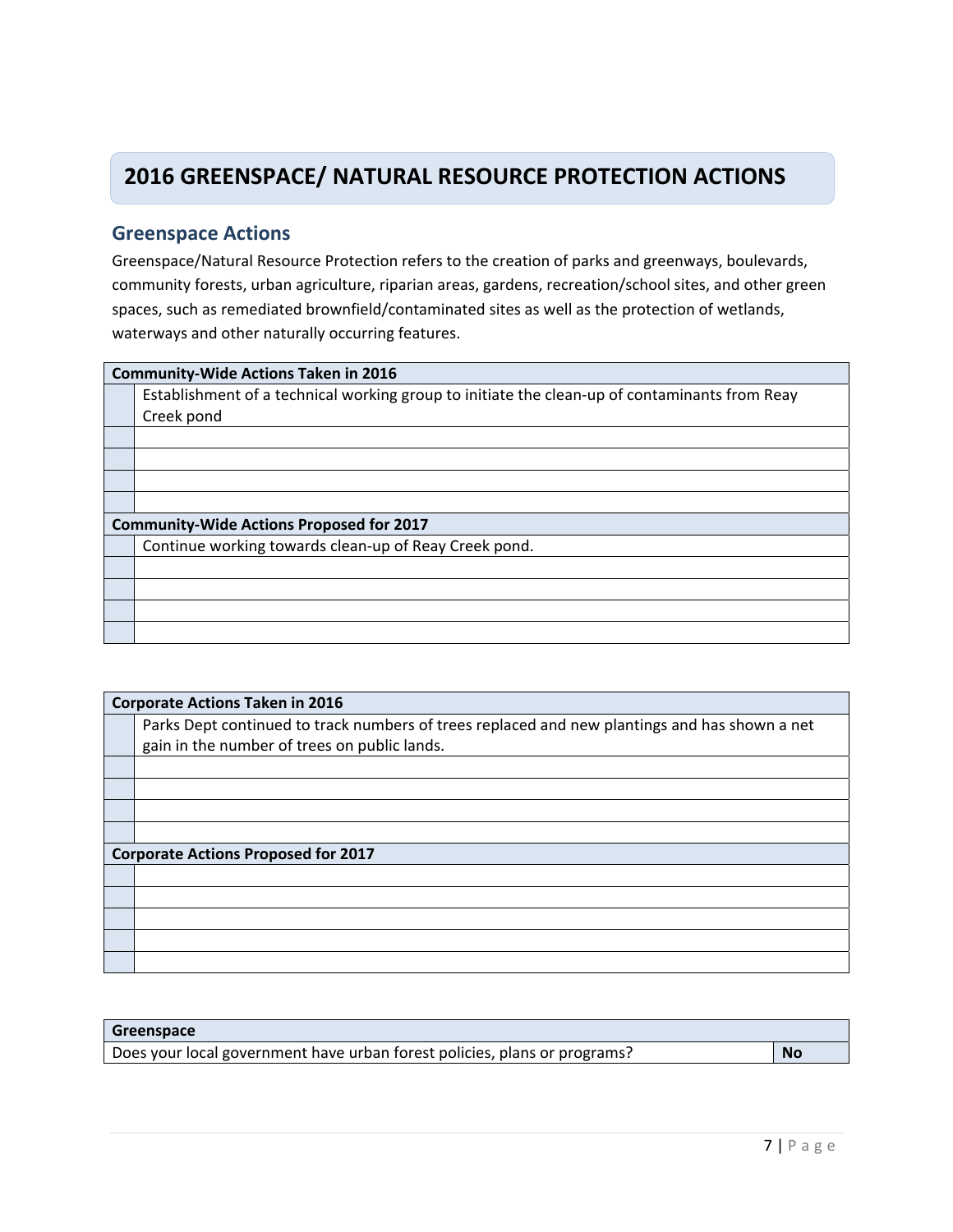## **2016 SOLID WASTE ACTIONS**

#### **Solid Waste Actions**

Reducing, reusing, recycling, recovering and managing the disposal of the residual solid waste minimizes environmental impacts and supports sustainable environmental management, greenhouse gas reductions, and improved air and water quality.

| <b>Community-Wide Actions Taken in 2016</b>                  |  |
|--------------------------------------------------------------|--|
| Continued with separated kitchen organics collection         |  |
| Continue with curbside blue box recycling collection program |  |
|                                                              |  |
|                                                              |  |
|                                                              |  |
| <b>Community-Wide Actions Proposed for 2017</b>              |  |
|                                                              |  |
|                                                              |  |
|                                                              |  |
|                                                              |  |
|                                                              |  |

| <b>Corporate Actions Taken in 2016</b>     |  |  |
|--------------------------------------------|--|--|
|                                            |  |  |
|                                            |  |  |
|                                            |  |  |
|                                            |  |  |
|                                            |  |  |
| <b>Corporate Actions Proposed for 2017</b> |  |  |
|                                            |  |  |
|                                            |  |  |
|                                            |  |  |
|                                            |  |  |
|                                            |  |  |

| <b>Solid Waste</b>                                                                          |            |
|---------------------------------------------------------------------------------------------|------------|
| Does your local government have construction and demolition waste reduction policies, plans | l No       |
| or programs?                                                                                |            |
| Does your local government have organics reduction/diversion policies, plans or programs?   | <b>Yes</b> |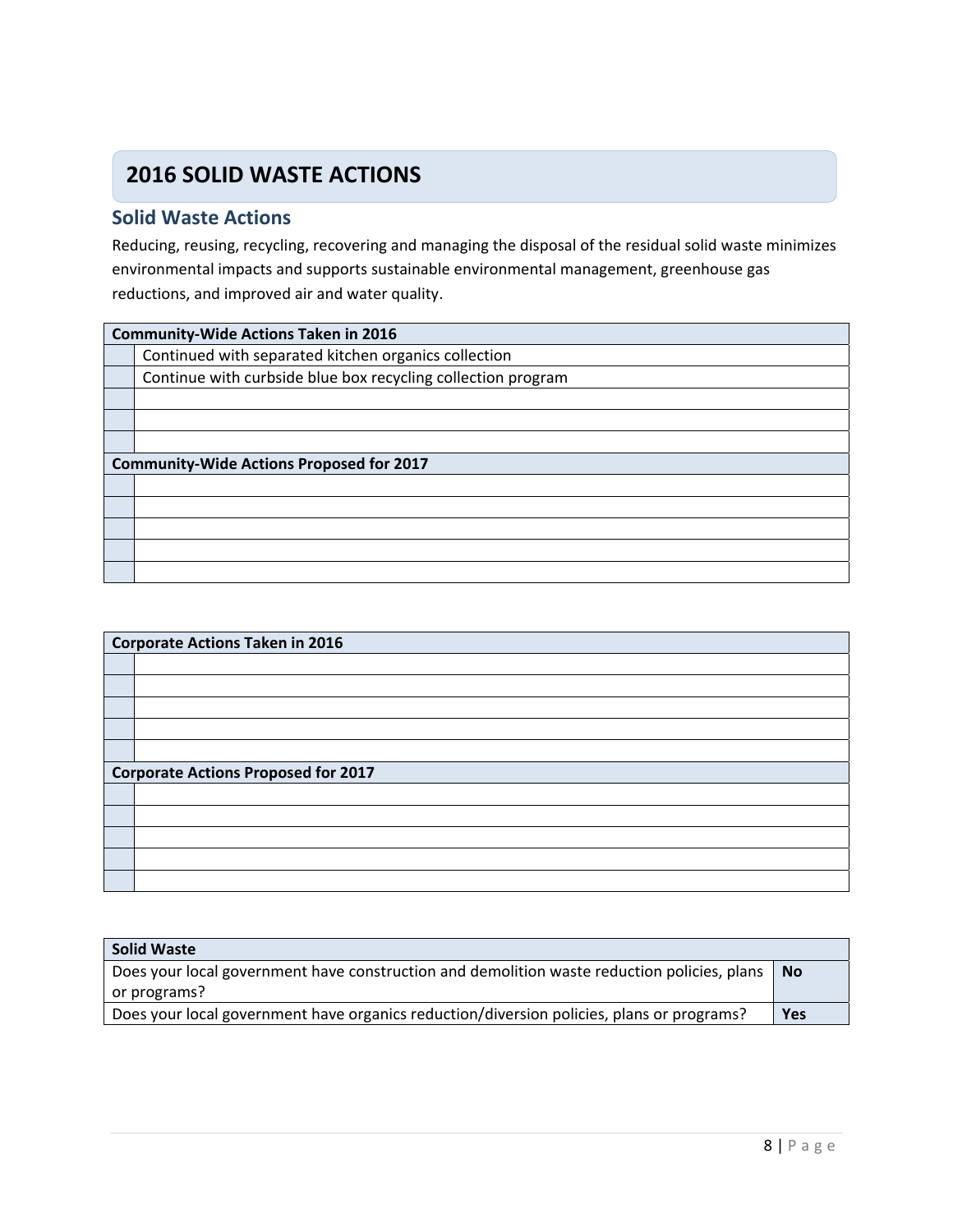## **2016 TRANSPORTATION ACTIONS**

#### **Transportation Actions**

Transportation actions that increase transportation system efficiency, emphasize the movement of people and goods, and give priority to more efficient modes, e.g. walking, cycling, ridesharing, and public transit, can contribute to reductions in greenhouse gas emissions and more livable communities.

| <b>Community - Wide Actions Taken in 2016</b>                                                             |  |  |
|-----------------------------------------------------------------------------------------------------------|--|--|
| Started West Side Local Area Plan project with a main focus of improving infrastructure for               |  |  |
| pedestrians, cyclists and transit users while also improving efficiencies for industrial vehicle traffic. |  |  |
| Started Downtown Streetscape and Urban Design Standards project to examine public right of way            |  |  |
| areas in downtown core and improve for all users.                                                         |  |  |
| Started Downtown Waterfront Vision plan with a focus on improving access to and from the water.           |  |  |
|                                                                                                           |  |  |
|                                                                                                           |  |  |
| <b>Community-Wide Actions Proposed for 2017</b>                                                           |  |  |
| Complete West Side Local Area Plan project, Downtown Streetscape and Urban Design Standards               |  |  |
| project, and Downtown Waterfront Vision plan and develop implementation plans.                            |  |  |
| Work with the CRD to develop a Safe Routes to School program for Sidney Elementary School                 |  |  |
|                                                                                                           |  |  |
| focusing on walking and cycling.                                                                          |  |  |
|                                                                                                           |  |  |
|                                                                                                           |  |  |

| <b>Corporate Actions Taken in 2016</b>                                   |  |  |
|--------------------------------------------------------------------------|--|--|
| Constructed a sidewalk on Henry Avenue between Fourth and Fifth Streets. |  |  |
| Installed 5 transit shelters at high ridership locations.                |  |  |
|                                                                          |  |  |
|                                                                          |  |  |
|                                                                          |  |  |
| <b>Corporate Actions Proposed for 2017</b>                               |  |  |
| Install 2 additional transit shelters at high ridership locations.       |  |  |
|                                                                          |  |  |
|                                                                          |  |  |
|                                                                          |  |  |
|                                                                          |  |  |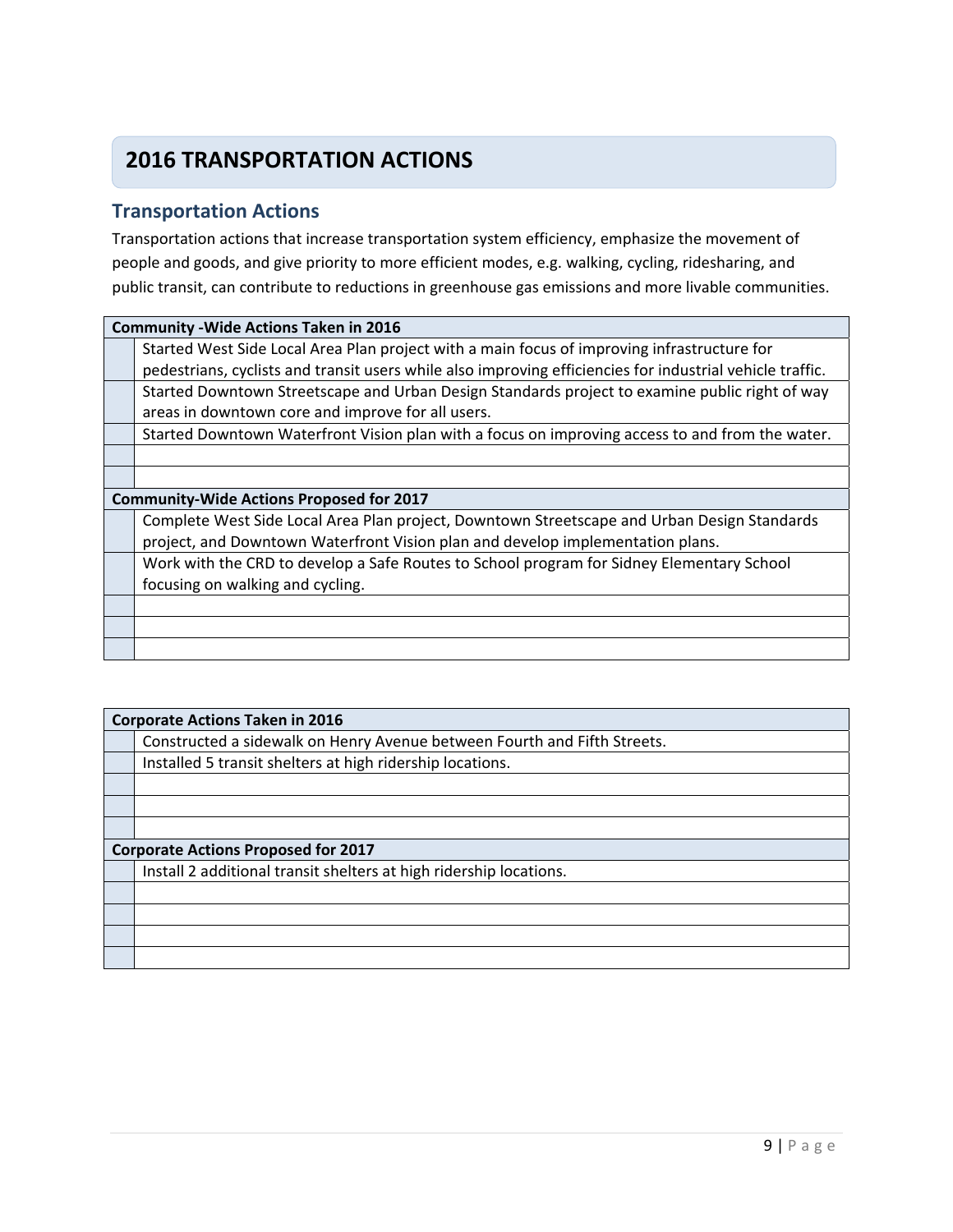| <b>Transportation</b>                                                                                |            |
|------------------------------------------------------------------------------------------------------|------------|
| Does your local government have policies, plans or programs to support:                              |            |
| Walking                                                                                              | <b>Yes</b> |
| Cycling                                                                                              | <b>Yes</b> |
| Transit Use                                                                                          | <b>Yes</b> |
| Electric Vehicle Use                                                                                 | <b>No</b>  |
| Other (please specify)                                                                               | <b>No</b>  |
|                                                                                                      |            |
| Does your local government have a transportation demand management (TDM) strategy (e.g.<br><b>No</b> |            |
| to reduce single-vehicle occupancy trips, increase travel options, provide incentives to             |            |
| encourage individuals to modify travel behavior)?                                                    |            |
| Does your local government have policies, plans or programs to support local food                    | <b>No</b>  |
| production (thus reducing transportation emissions)?                                                 |            |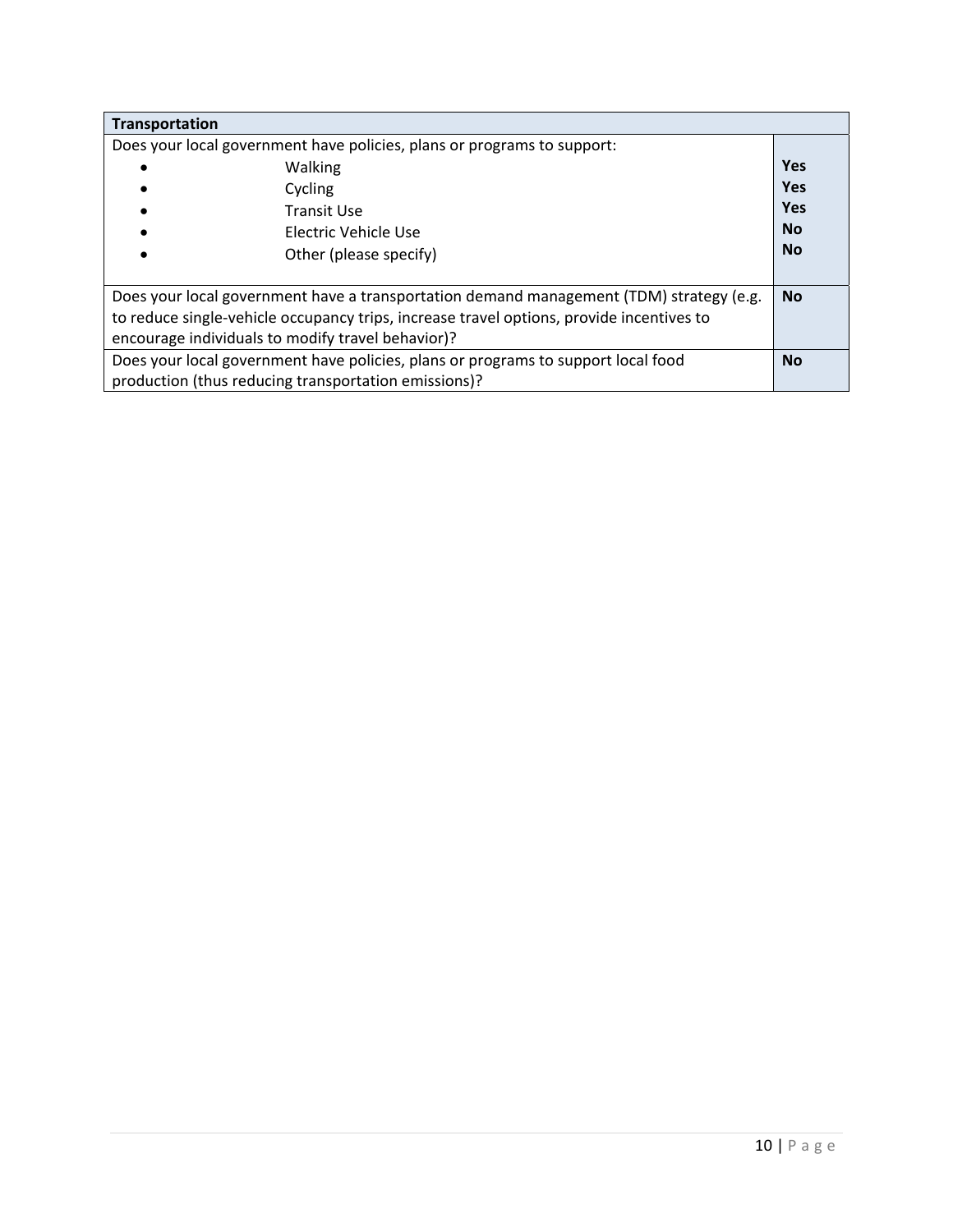#### **Water and Wastewater Actions 2016 WATER AND WASTEWATER ACTIONS**

Managing and reducing water consumption and wastewater is an important aspect of developing a sustainable built environment that supports healthy communities, protects ecological integrity, and reduces greenhouse gas emissions.

| <b>Community-Wide Actions Taken in 2016</b>                |  |  |
|------------------------------------------------------------|--|--|
| Continued to promote CRD summertime watering restrictions. |  |  |
|                                                            |  |  |
|                                                            |  |  |
|                                                            |  |  |
|                                                            |  |  |
| <b>Community-Wide Actions Proposed for 2017</b>            |  |  |
|                                                            |  |  |
|                                                            |  |  |
|                                                            |  |  |
|                                                            |  |  |
|                                                            |  |  |

| <b>Corporate Actions Taken in 2016</b>     |                                                                                                        |  |
|--------------------------------------------|--------------------------------------------------------------------------------------------------------|--|
|                                            | Continue to require individual water meters for multi-family residential developments.                 |  |
|                                            |                                                                                                        |  |
|                                            |                                                                                                        |  |
|                                            |                                                                                                        |  |
|                                            |                                                                                                        |  |
| <b>Corporate Actions Proposed for 2017</b> |                                                                                                        |  |
|                                            | Plan to upgrade irrigation controllers in several municipal parks to enhance efficiency of irrigation. |  |
|                                            |                                                                                                        |  |
|                                            |                                                                                                        |  |
|                                            |                                                                                                        |  |
|                                            |                                                                                                        |  |
| <b>Water Conservation</b>                  |                                                                                                        |  |
|                                            | Does your local government have water conservation policies, plans or programs?<br><b>No</b>           |  |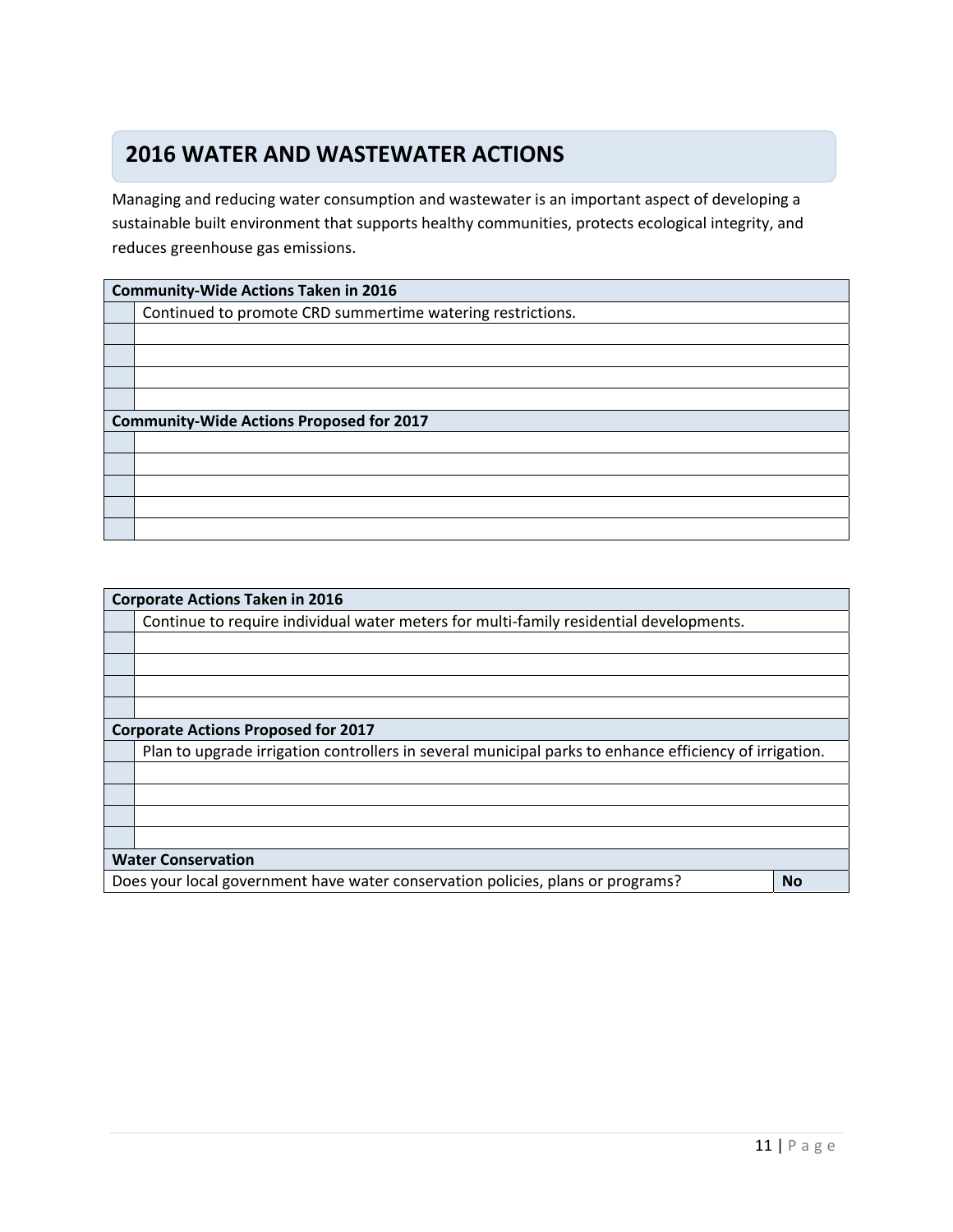## **2016 CLIMATE CHANGE ADAPTATION ACTIONS**

#### **Climate Change Adaptation Actions**

For local governments, adaptation to a changing climate can take the form of changes in policy, management, technology and behaviour that minimize negative impacts or exploit opportunities. It can involve both "hard" and "soft" solutions, including: changes in infrastructure engineering, planning, zoning, bylaws, and public education.

#### **Climate Change Adaptation Actions Taken in 2016**

| <b>Climate Change Adaptation Actions Proposed for 2017</b>                                    |  |  |
|-----------------------------------------------------------------------------------------------|--|--|
| Consider adoption of an interim policy on flood construction levels for low-lying properties. |  |  |
|                                                                                               |  |  |
|                                                                                               |  |  |
|                                                                                               |  |  |
|                                                                                               |  |  |

| Resources you have used to support climate change adaptation (e.g. Plan2Adapt, Preparing for<br><b>Climate Change: Implementation Guide)</b> |  |
|----------------------------------------------------------------------------------------------------------------------------------------------|--|
|                                                                                                                                              |  |
|                                                                                                                                              |  |
|                                                                                                                                              |  |
|                                                                                                                                              |  |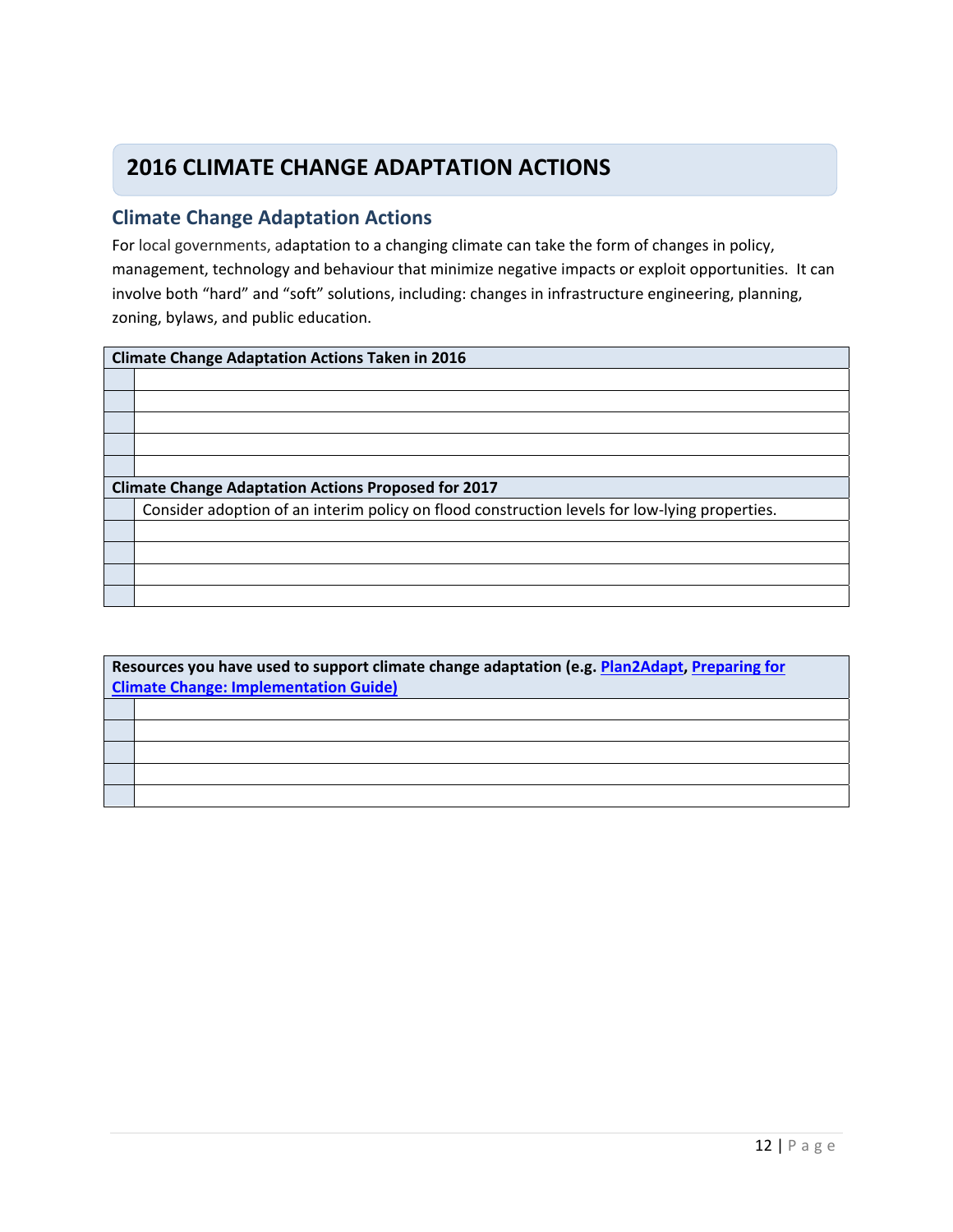#### **In 2016 did you consider climate change impacts in any of the following areas? (check if yes)**

Risk reduction strategies: **Yes**

Risk and Vulnerability assessment: **Yes**

Asset management: **Yes**

Infrastructure upgrades (e.g. stormwater system upgrades)

Cross‐department working groups

Emergency response planning

Land‐use policy changes (eg. OCP, DPA): **Yes**

Economic diversification initiatives

Ecosystem‐based approaches (incl. shorelines)

Incentives (e.g. property owner reducing stormwater run‐off)

Public education and awareness

Research (e.g.mapping, participation in studies)

Other (Please Identify):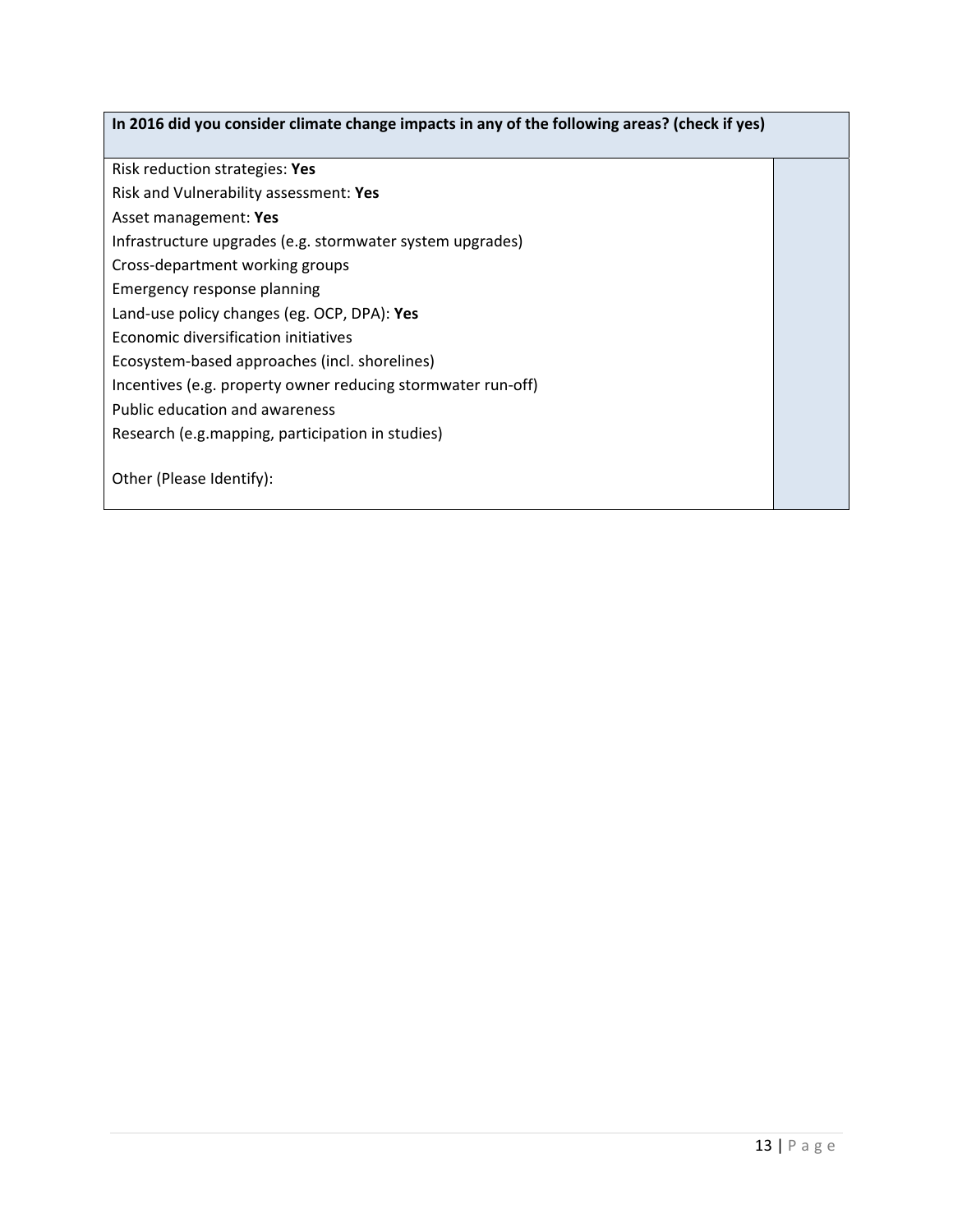## **2016 OTHER CLIMATE ACTIONS**

#### **Other Climate Actions**

This section provides local governments the opportunity to report other climate actions that are not captured in the categories above.

| <b>Community-Wide Actions Taken in 2016</b>     |  |  |
|-------------------------------------------------|--|--|
|                                                 |  |  |
|                                                 |  |  |
|                                                 |  |  |
|                                                 |  |  |
|                                                 |  |  |
| <b>Community-Wide Actions Proposed for 2017</b> |  |  |
|                                                 |  |  |
|                                                 |  |  |
|                                                 |  |  |
|                                                 |  |  |
|                                                 |  |  |

| <b>Corporate Actions Taken in 2016</b>     |  |  |
|--------------------------------------------|--|--|
|                                            |  |  |
|                                            |  |  |
|                                            |  |  |
|                                            |  |  |
|                                            |  |  |
| <b>Corporate Actions Proposed for 2017</b> |  |  |
|                                            |  |  |
|                                            |  |  |
|                                            |  |  |
|                                            |  |  |
|                                            |  |  |

| <b>Other</b>                                                                      |           |
|-----------------------------------------------------------------------------------|-----------|
| Are you familiar with the Community Lifecycle Infrastructure Costing Tool (CLIC)? | Yes       |
|                                                                                   |           |
| Have you used CLIC?                                                               | <b>No</b> |
|                                                                                   |           |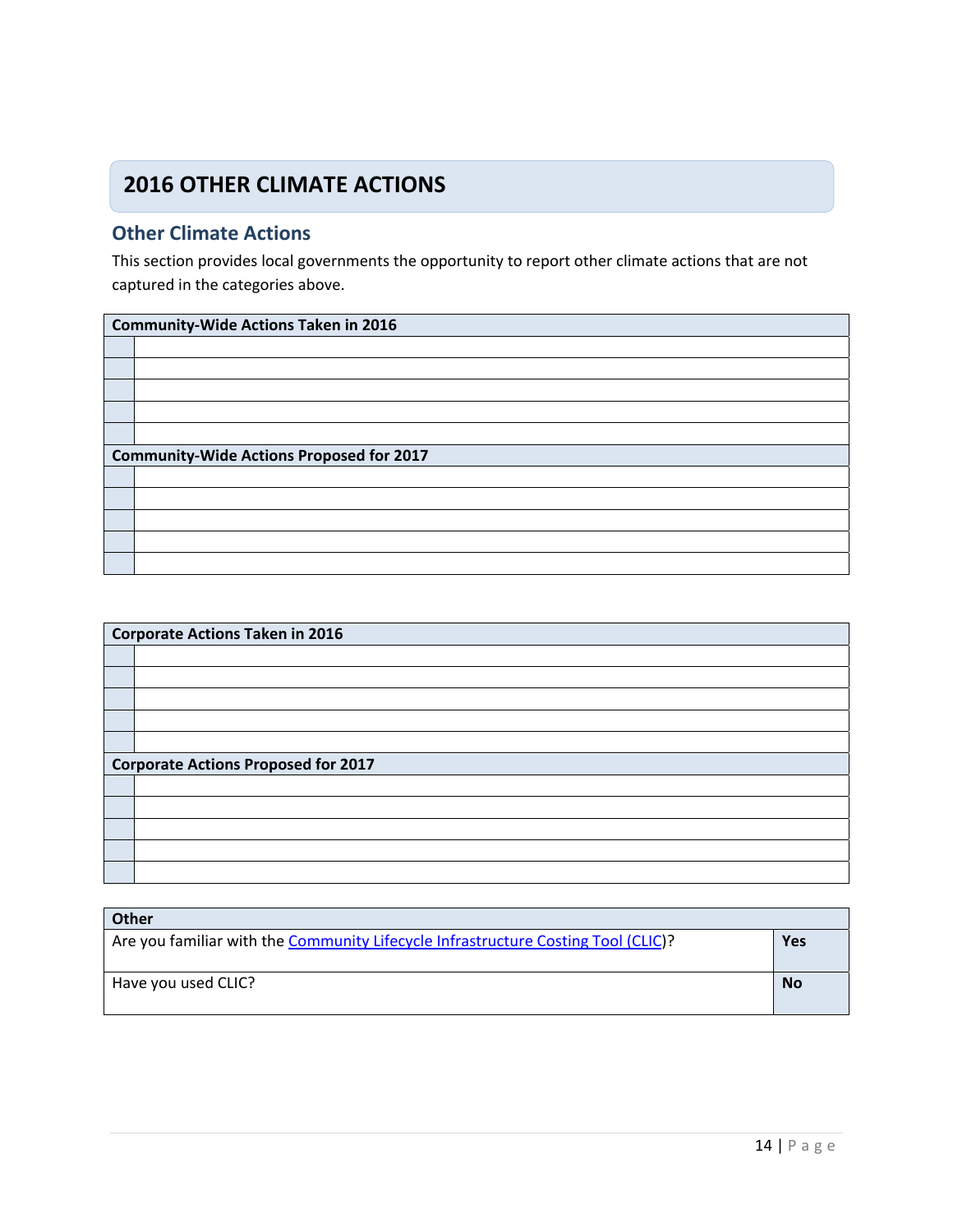### **INNOVATION AND PEER‐TO‐PEER LEARNING**

#### **Innovation**

This section provides the opportunity to showcase an innovative Corporate and/or Community‐Wide GHG reduction or climate change adaptation activity that your local government has undertaken and that has had or has the potential to have a significant impact. Projects included here may be featured as success stories on the B.C. Climate Action Toolkit and/or shared with other local governments to inspire further climate action. Please add links to additional information where possible.

**Community‐Wide Innovative Action**

**Corporate Innovative Action**

#### **Programs, Partnerships and Funding Opportunities**

Local governments often rely on programs, partnerships and funding opportunities to achieve their climate action goals. Please share the names of programs and organizations that have supported your local government's climate actions by listing each entry in the box below.

**Programs and Funding**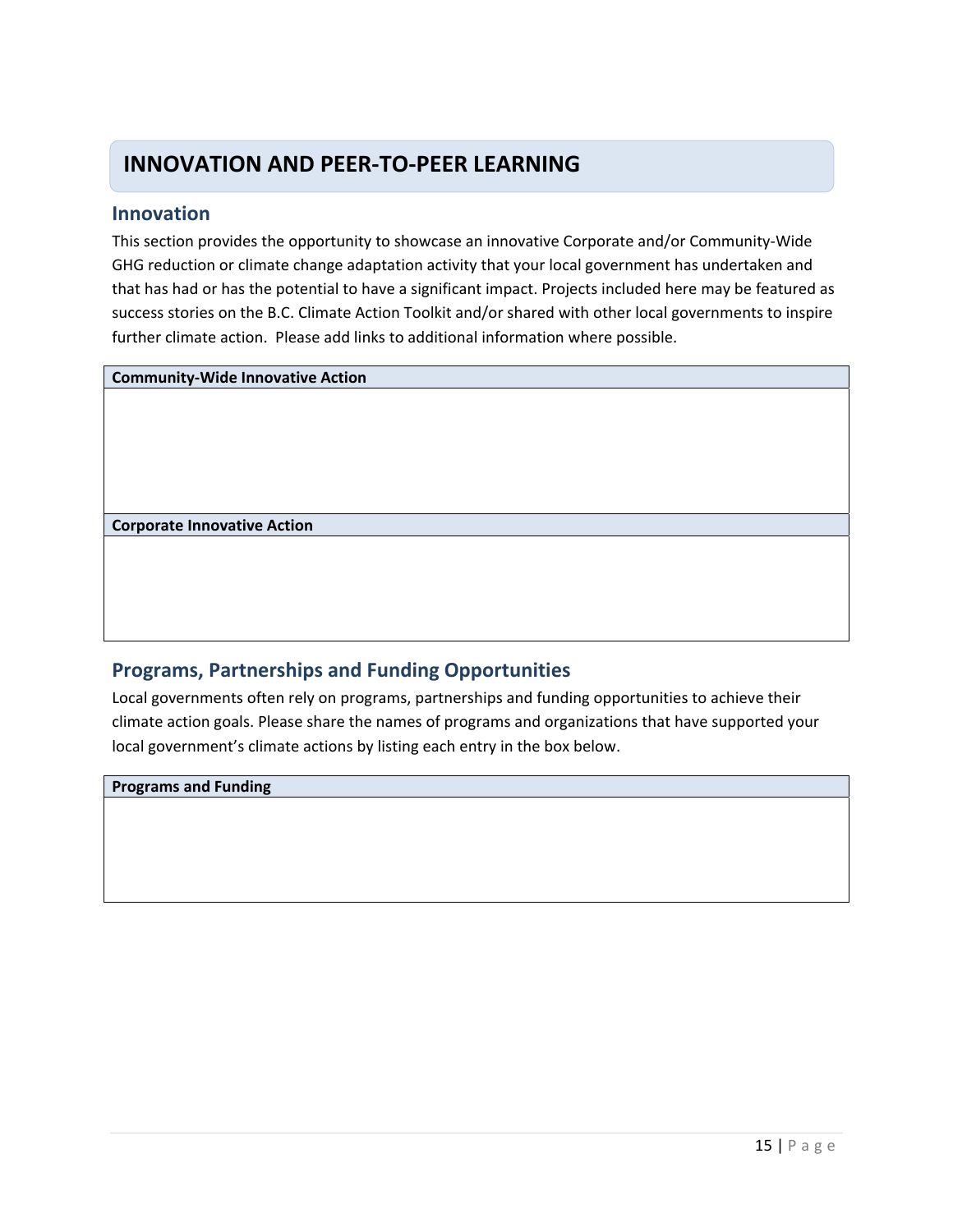## **2016 CARBON NEUTRAL REPORTING**

Local governments are required to report on their progress in achieving their carbon neutral goal under the Climate Action Charter. Working with B.C. local governments, the joint Provincial‐UBCM Green Communities Committee (GCC) has established a common approach to determining carbon neutrality for the purposes of the Climate Action Charter, including a Carbon Neutral Framework and supporting guidance for local governments on how to become carbon neutral.

Prior to completing this survey, please ensure that you are familiar with guidance available on the B.C. Climate Action Toolkit website, especially Becoming Carbon Neutral: A Guide for Local Governments in British Columbia.

#### **Reporting Emissions**

| Did you measure your local government's corporate GHG emissions in 2016?       | <b>Yes</b>      |
|--------------------------------------------------------------------------------|-----------------|
|                                                                                |                 |
| If your local government measured 2016 corporate GHG emissions, please report  | 323.53          |
| the number of corporate GHG emissions (in tonnes of carbon dioxide equivalent) |                 |
| from services delivered directly by your local government:                     |                 |
|                                                                                |                 |
| If your local government measured 2016 corporate GHG emissions, please report  | 37.34           |
| the number of corporate GHG emissions (in tonnes of carbon dioxide equivalent) |                 |
| from contracted services:                                                      |                 |
| <b>TOTAL A: CORPORATE GHG EMISSIONS FOR 2016</b>                               | 360.87<br>tCO2e |

#### **Reporting Reductions and Offsets**

To be carbon neutral, a local government must balance their TOTAL corporate GHG emissions by one or a combination of the following actions:

- undertake GCC-supported Option 1 Projects
- undertake GCC-supported Option 2 Projects (community GHG emissions reduction projects that meet project eligibility requirements)
- purchase carbon offsets from a credible offset provider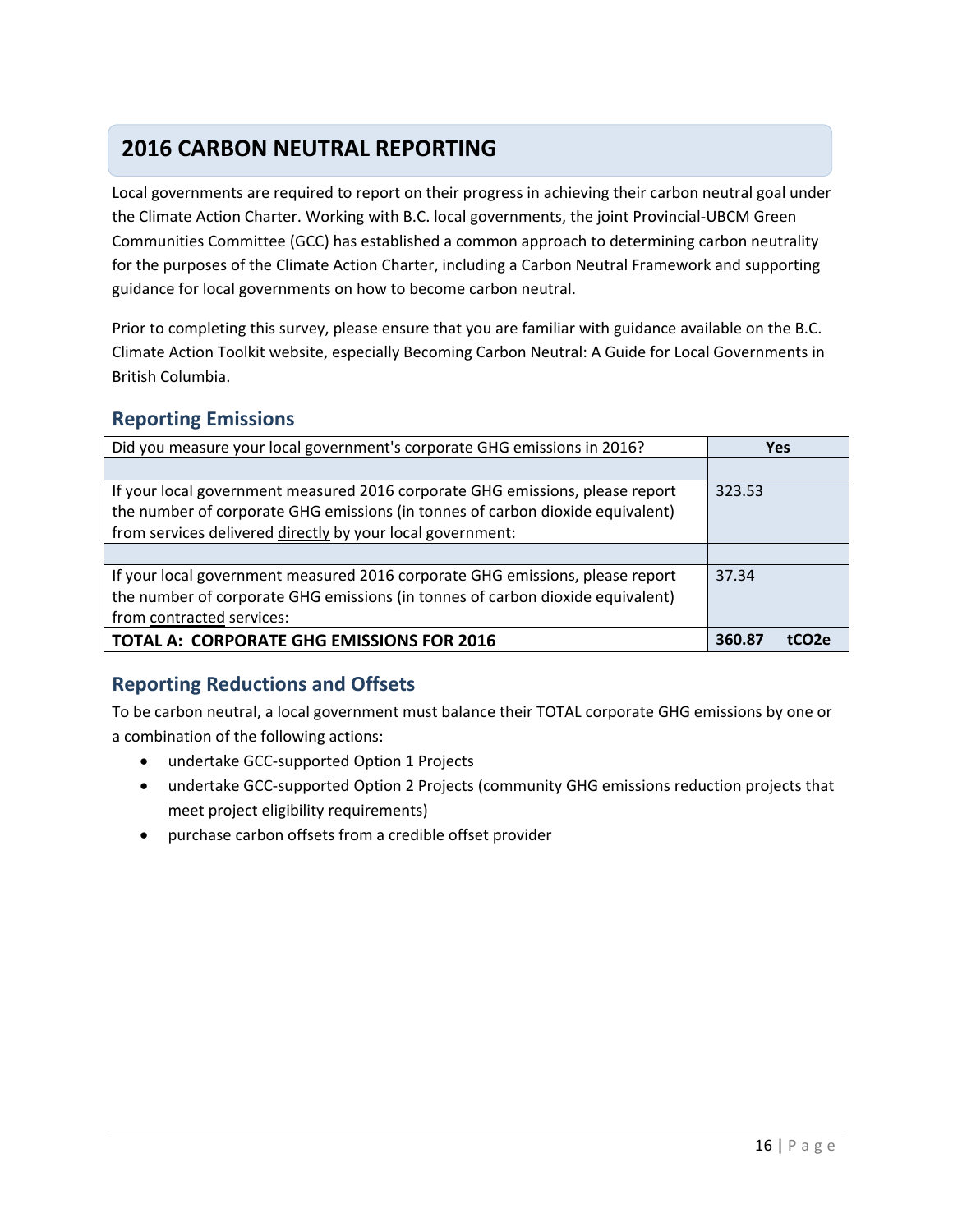**If applicable, please report the 2016 GHG emissions reductions (in tonnes of carbon dioxide equivalent (tCO2e)) being claimed from Option 1 GHG Reduction Projects:**

| <b>OPTION 1 PROJECTS</b>                                   | <b>REDUCTIONS</b> |
|------------------------------------------------------------|-------------------|
|                                                            |                   |
| <b>Energy Efficient Retrofits</b>                          | 0.00              |
|                                                            |                   |
| Solar Thermal                                              | 0.00              |
|                                                            |                   |
| Household Organic Waste Composting                         | 360.87            |
|                                                            |                   |
| Low Emission Vehicles                                      | 0.00              |
|                                                            |                   |
| <b>Avoided Forest Conversion</b>                           | 0.00              |
|                                                            |                   |
| <b>TOTAL B: REDUCTIONS FROM OPTION 1 PROJECTS FOR 2016</b> | 360.87 tCO2e      |

**If applicable, please report the names and 2016 GHG emissions reductions (in tonnes of carbon dioxide equivalent (tCO2e)) being claimed from Option 2 GHG Reduction Projects:**

| <b>OPTION 2 PROJECT NAME</b>                        | <b>REDUCTIONS</b> |  |
|-----------------------------------------------------|-------------------|--|
|                                                     |                   |  |
| n/a                                                 |                   |  |
|                                                     |                   |  |
|                                                     |                   |  |
|                                                     |                   |  |
|                                                     |                   |  |
|                                                     |                   |  |
| TOTAL C: REDUCTIONS FROM OPTION 2 PROJECTS FOR 2016 | tCO <sub>2e</sub> |  |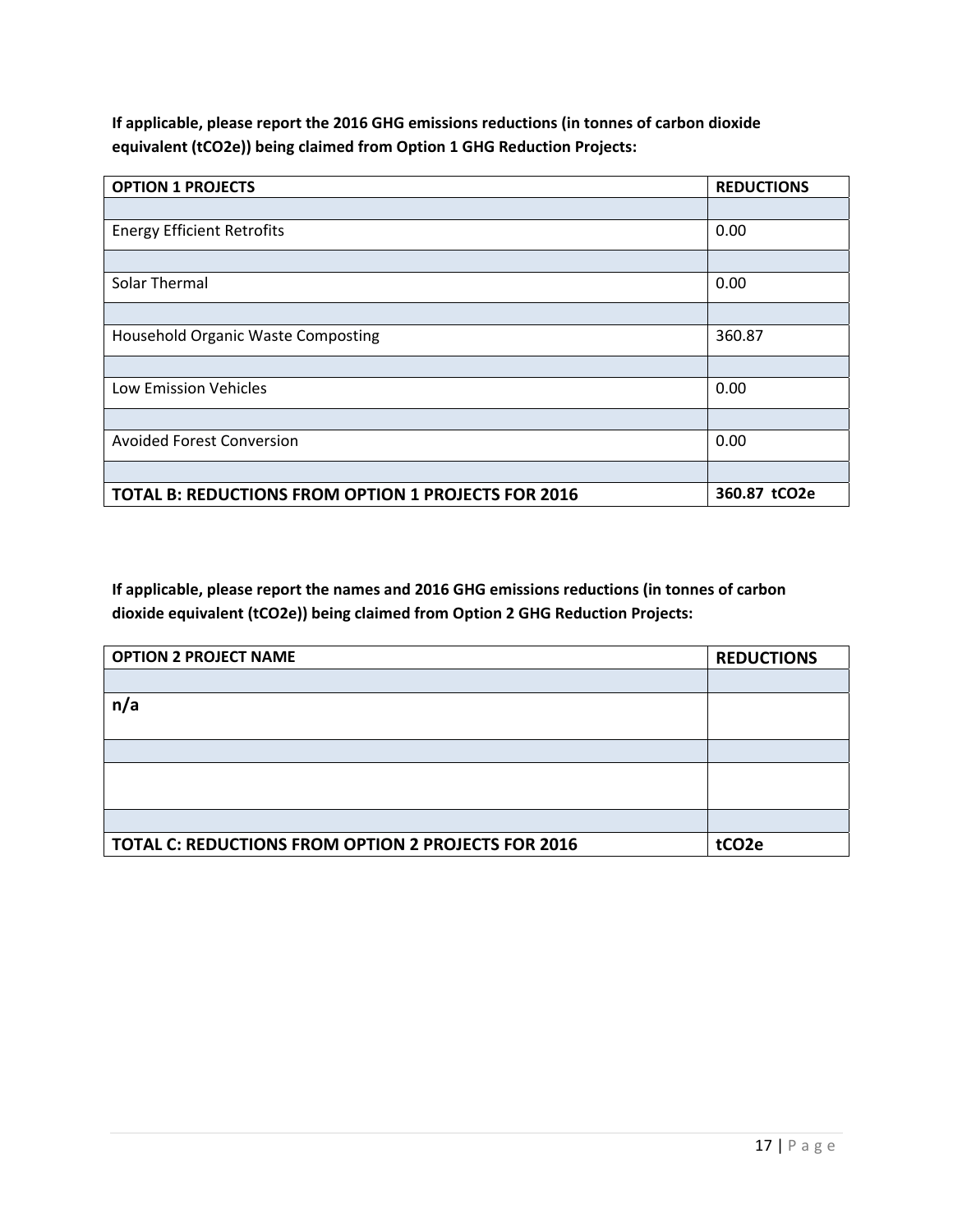**If applicable, please report the number of offsets purchased (in tonnes of carbon dioxide equivalent (tCO2e)) from an offset provider for the 2016 reporting year:**

**(NOTE: DO NOT INCLUDE ANY FUNDS THAT MAY BE SET ASIDE IN A CLIMATE ACTION RESERVE FUND)**

| <b>OFFSET PROVIDER NAME</b>                | <b>OFFSETS</b>    |
|--------------------------------------------|-------------------|
|                                            |                   |
| n/a                                        |                   |
|                                            |                   |
|                                            |                   |
|                                            |                   |
|                                            |                   |
|                                            |                   |
| <b>TOTAL D: OFFSETS PURCHASED FOR 2016</b> | tCO <sub>2e</sub> |

#### **TOTAL REDUCTIONS AND OFFSETS FOR 2016 (Total B+C+D) = 360.87 tCO2e**

#### **Corporate GHG Emissions Balance for 2016**

Your local government's Corporate GHG Emissions Balance is the difference between total corporate GHG emissions (direct + contracted emissions) and the GHG emissions reduced through GCC Option 1 and Option 2 projects and/or the purchase of offsets.

#### **CORPORATE GHG EMISSIONS BALANCE FOR 2016 = (A – (B+C+D)) = 0 tCO2e**

**If your Corporate GHG Emissions Balance is negative or zero, your local government is carbon neutral. CONGRATULATIONS!**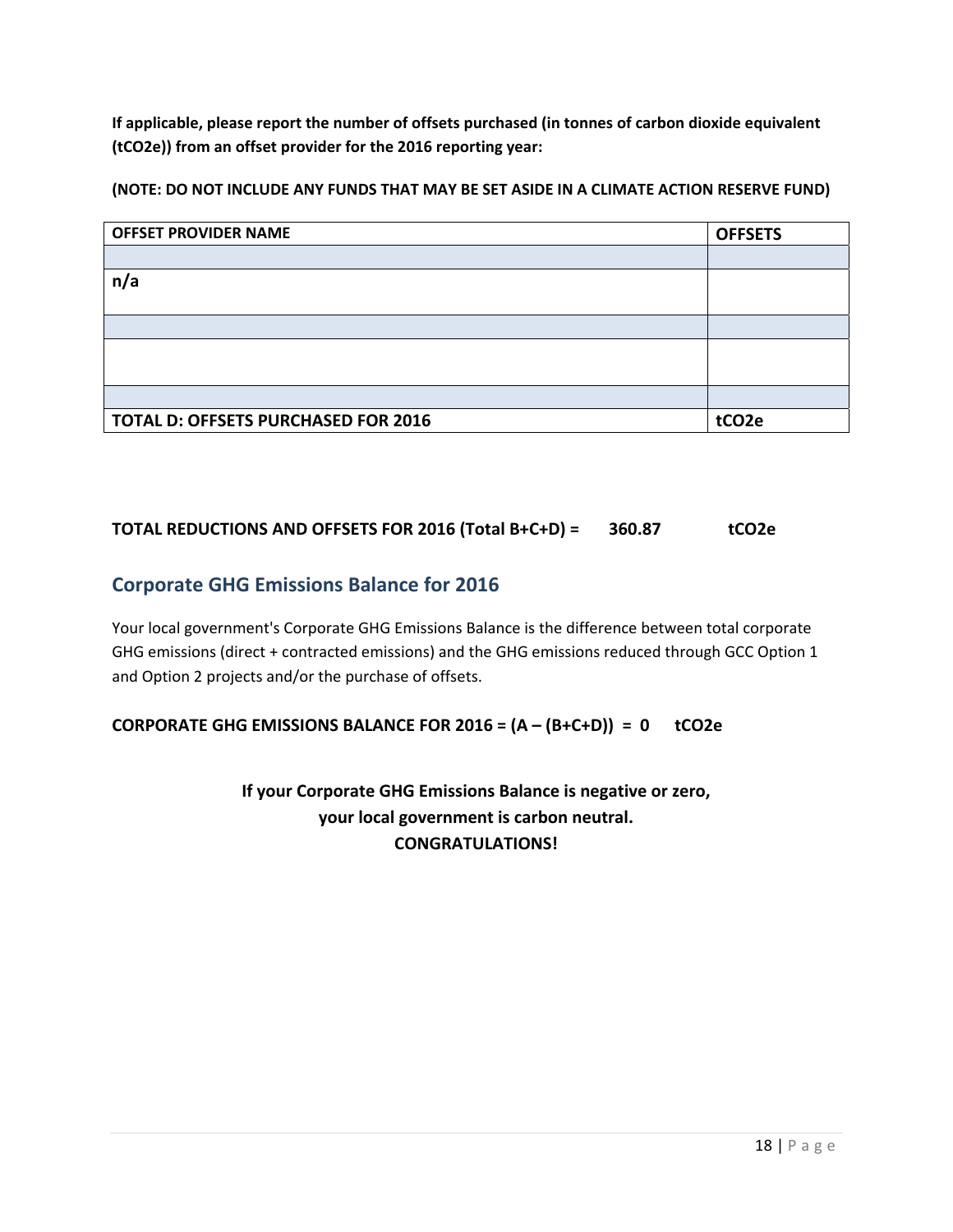## **GCC CLIMATE ACTION RECOGNITION PROGRAM**

#### **Green Communities Committee (GCC) Climate Action Recognition Program**

The joint Provincial‐UBCM Green Communities Committee (GCC) is pleased to be continuing the Climate Action Recognition Program again this year. This multi‐level program provides the GCC with an opportunity to review and publicly recognize the progress and achievements of each Climate Action Charter (Charter) signatory.

This year a new recognition level has been added – **Level 3: Accelerating Progress on Charter Commitments**–. Recognition is provided on an annual basis to local governments who demonstrate progress on their Charter commitments, according to the following:

**Level 1 – Demonstrating Progress on Charter Commitments**: for local governments who demonstrate progress on fulfilling one or more of their Charter commitments

**Level 2 – Measuring GHG Emissions**: for local governments that achieve level 1, and who have measured their Corporate GHG Emissions for the reporting year and demonstrate that they are familiar with the Community Energy and Emissions Inventory (CEEI)

**Level 3 – Accelerating Progress on Charter Commitments:** for those local governments who have achieved level 1 and 2 and have demonstrated undertaking significant action (corporately or community wide) to reduce GHG emissions in the reporting year (ie: through undertaking a GHG reduction project, purchasing offsets, establishing a reserve fund).

**Level 4 ‐ Achievement of Carbon Neutrality**: for local governments who achieve carbon neutrality in the reporting year.

**For purposes of Level 3 recognition, if applicable, please identify any new or ongoing corporate or community wide GHG reduction projects (other than an Option 1 or Option 2 project) undertaken by your local government that reflects a significant investment of time or financial resources and is intended to result in significant GHG reductions:**

| <b>PROJECT NAME:</b> |  |
|----------------------|--|
| n/a                  |  |